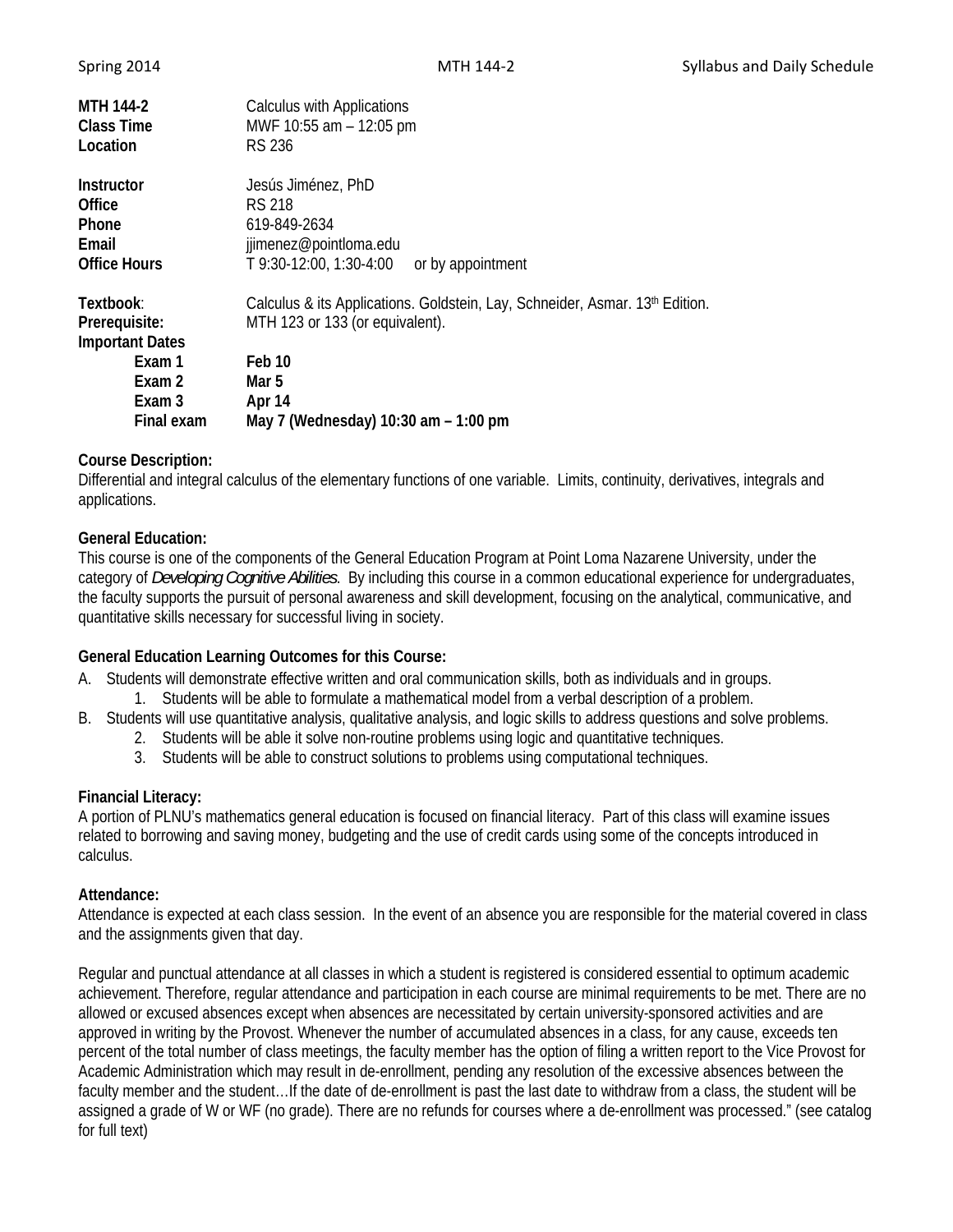# **Class Enrollment:**

It is the student's responsibility to maintain his/her class schedule. Should the need arise to drop this course (personal emergencies, poor performance, etc.), the student has the responsibility to follow through (provided the drop date meets the stated calendar deadline established by the university), not the instructor. Simply ceasing to attend this course or failing to follow through to arrange for a change of registration (drop/add) may easily result in a grade of F on the official transcript.

## **Academic Accommodations:**

While all students are expected to meet the minimum academic standards for completion of this course as established by the instructor, students with disabilities may require academic accommodations. At Point Loma Nazarene University, students requesting academic accommodations must file documentation with the Disability Resource Center (DRC), located in the Bond Academic Center. Once the student files documentation, the Disability Resource Center will contact the student's instructors and provide written recommendations for reasonable and appropriate accommodations to meet the individual needs of the student. This policy assists the university in its commitment to full compliance with Section 504 of the Rehabilitation Act of 1973, the Americans with Disabilities (ADA) Act of 1990, and ADA Amendments Act of 2008, all of which prohibit discrimination against students with disabilities and guarantees all qualified students equal access to and benefits of PLNU programs and activities.

Students with learning disabilities who may need accommodations should discuss options with the instructor during the first two weeks of class.

## **Academic Honesty:**

The Point Loma Nazarene University community holds the highest standards of honesty and integrity in all aspects of university life. Academic honesty and integrity are strong values among faculty and students alike. Any violation of the university's commitment is a serious affront to the very nature of Point Loma's mission and purpose.

Academic dishonesty is the act of presenting information, ideas, and/or concepts as one's own when in reality they are the results of another person's creativity and effort. Such acts include plagiarism, copying of class assignments, and copying or other fraudulent behavior on examinations. For more details on PLNU's policy go to: http://www.pointloma.edu/experience/academics/catalogs/undergraduate-catalog/point-loma-education/academic-policies

A student who is caught cheating on any item of work will receive a zero on that item and may receive an "F" for the semester. See the PLNU Catalog for a further explanation of the PLNU procedures for academic dishonesty.

# **Final Exam: Date and Time**

The final exam date and time is set by the university at the beginning of the semester and may not be changed by the instructor. Only in the case that a student is required to take three exams during the same day of finals week is an instructor authorized to change the exam date and time for that particular student.

**Grading:** Grades for the course will be based on homework (25%), three exams (15% each; total of 45 %), and a final exam (30%).

**Homework (25%):** Homework will be assigned every class meeting. A homework assignment is late if it is not received at the start of class on the due date. No late homework will be accepted; however the two lowest homework scores will be dropped. Please be sure that your homework is stapled together and the problems are in order. Homework will be scored on a combination of completeness and correctness. A random selection (the same for all people) of the problems will be graded on any homework assignment.

**Tests (15% each) and Final Exam (30%):** Tests and the Final Exam will include problems and questions over material assigned in the text, readings and handouts, as well as material presented in class.

No examination shall be missed without prior consent by me or a well documented emergency beyond your control. A score of zero will be assigned for an examination that is missed without prior consent or a well documented emergency beyond your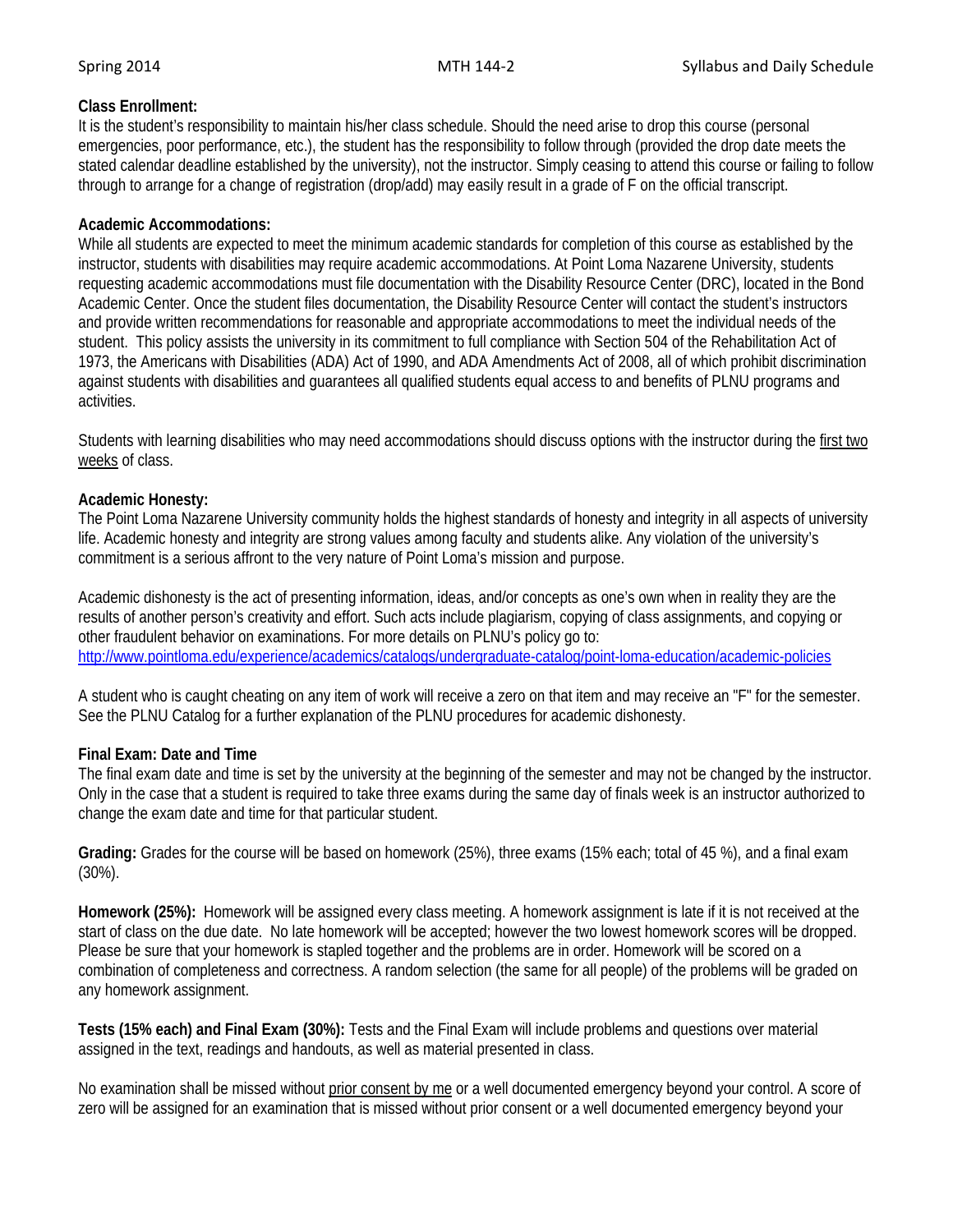control. The examination schedule is included in the daily schedule. I do not intend to accept excuses such as poor communication with parents, benefactors, sport team sponsors and/or travel agents.

# **Final Exam: Date and Time**

The final exam date and time is set by the university at the beginning of the semester and may not be changed by the instructor. Only in the case that a student is required to take three exams during the same day of finals week is an instructor authorized to change the exam date and time for that particular student.

| Please note: | The Final Exam is COMPREHENSIVE. |                                            |
|--------------|----------------------------------|--------------------------------------------|
|              |                                  | May 7, (Wednesday) 10:30 a.m. to 1:00 p.m. |

**Grading Scale**: Course grades will be assigned according to the following scale:

| <b>Grading Scale in percentages</b> |                                                                                 |  |  |  |
|-------------------------------------|---------------------------------------------------------------------------------|--|--|--|
|                                     |                                                                                 |  |  |  |
|                                     | $\vert$ (87.5, 90) $\vert\vert$ (77.5, 80) $\vert\vert$ (67.5, 70) $\vert\vert$ |  |  |  |
|                                     | $[92.5, 100]$ $[82.5, 87.5]$ $[72.5, 77.5]$ $[62.5, 67.5]$                      |  |  |  |
|                                     | $[90, 92.5)$ $[80, 82.5)$ $[70, 72.5)$ $[60, 62.5)$ $[$                         |  |  |  |

**Cell Phones:** Turn off any cell phone, pager or things that make noise while you are in class. Also, do not text or work on other classes while in class -to do so is disrespectful to me and your classmates.

**General Advice:** The key to success in this class is to attend lectures regularly and do your homework. You learn mathematics by doing it yourself. You should expect to spend approximately two hours outside of class for every one hour in class working on homework and going over concepts. When doing homework, please note it is normal to not be able to do every problem correct on the first attempt. Do not be discouraged, instead seek help.

## **Sources of Help:**

- 1. Me. If you have questions, ask me. See office hours.
- 2. FREE TUTORING- Math Learning Center, RS-230. Hours are posted on the door.
- 3. Other classmates. Form study groups! Work together!